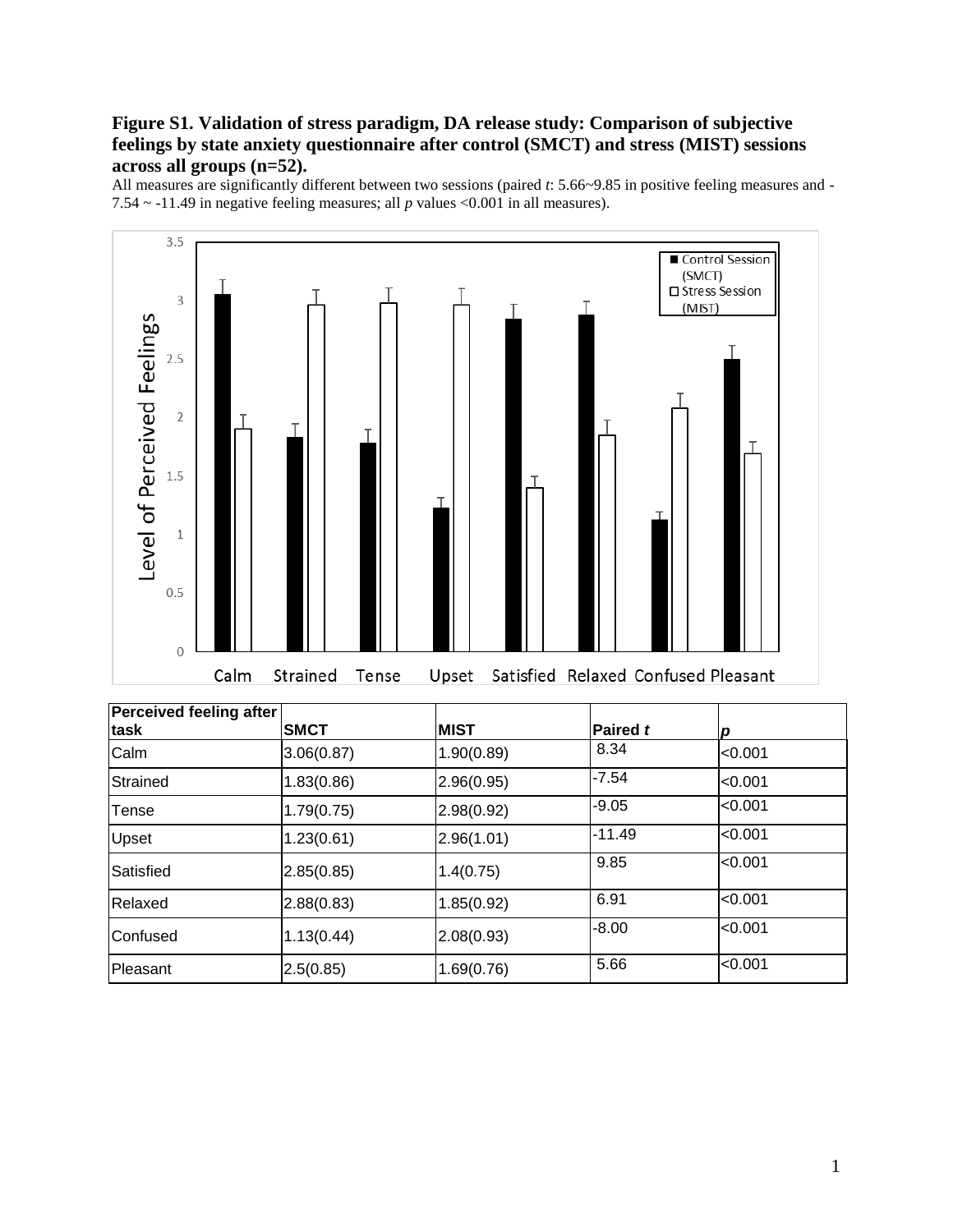### **Figure S2. Comparison of subjective feelings by state anxiety questionnaire after control (SMCT) and stress (MIST) sessions, showing similar effects in both non-immigrant and immigrant.**

For the total scores, the immigration effect was non-significant *(F*=2.218*, p*=0.14*)*, the session effect was significant *(F*=119.114*, p*<0.001*)*, and the immigration\*session interaction was non-significant *(F*=1.001*, p=*0.32*)*

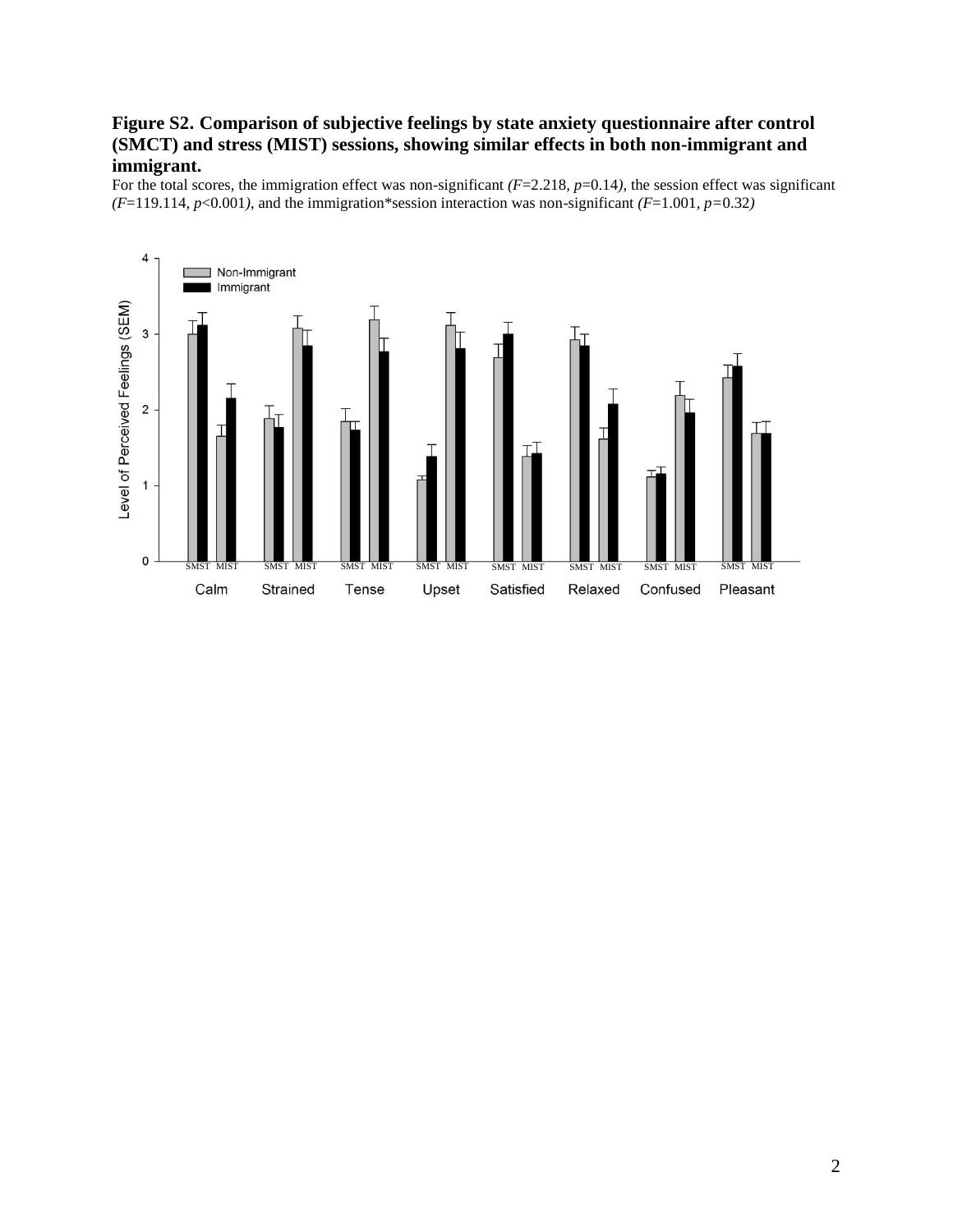### **Figure S3. t-statistical parametric map overlaid on an average T1 MRI**

t-statistical parametric map overlaid on an average T1 MRI, illustrating clusters of significant decrease in [<sup>11</sup>C]-(+)- PHNO binding (BP<sub>ND</sub>) in response to the stress according to immigration status, controlled for cannabis use and group allocation (Left dorsal striatum, AST and SMST, cluster size = 223; *p*<0.006, FWE corrected at the cluster level; peak MNI coordinates: -18, 24, 6, left caudate,  $t_{\text{max}}$ =3.94; -16, 20, 6, left putamen;  $t_{\text{max}}$ =3.36, with no significant difference between conditions observed in non-immigrants). These significant [<sup>11</sup>C]-(+)-PHNO changes in striatal areas of immigrants suggest increased stress-induced DA release in immigrants as compared to host Canadians.

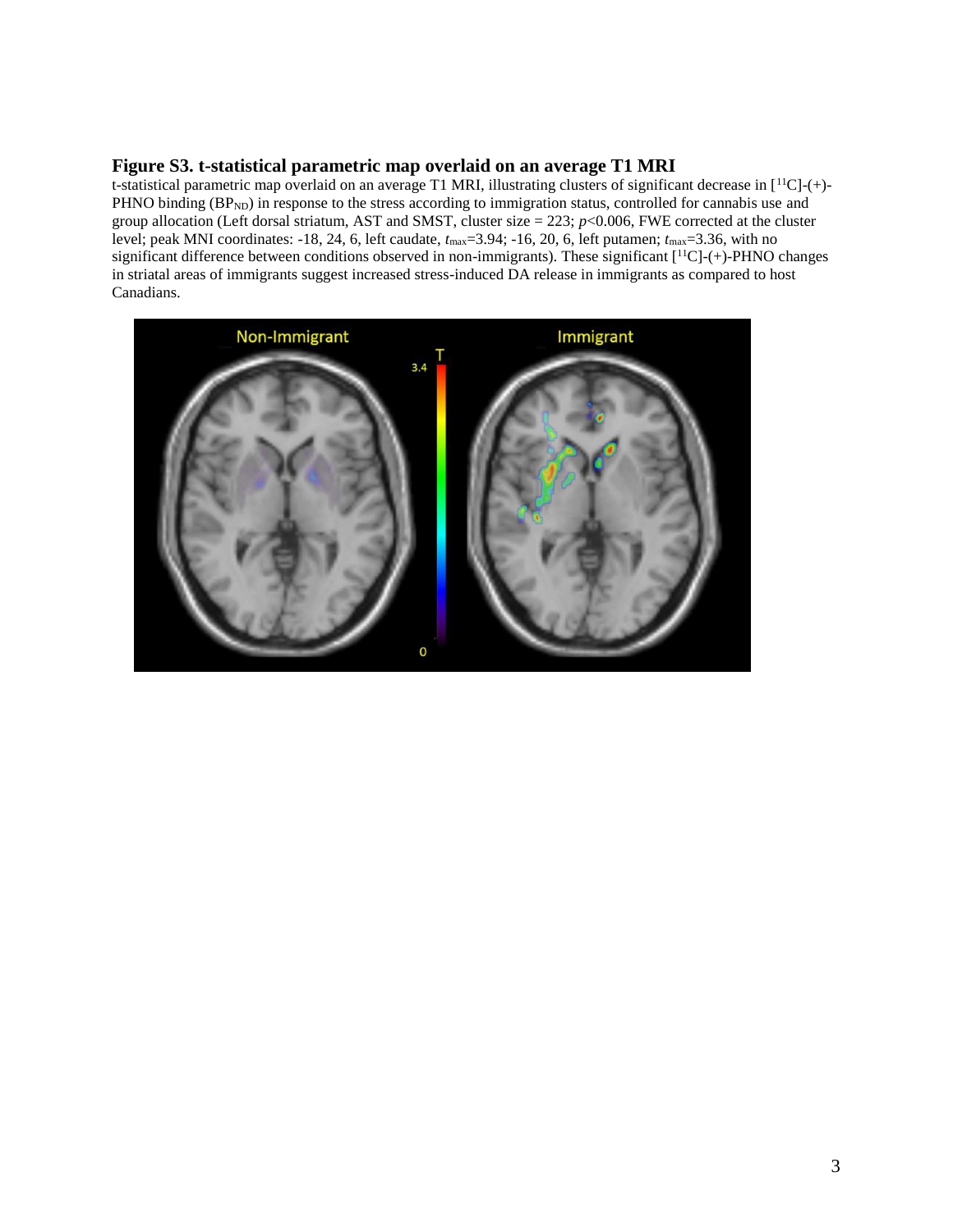

**Figure S4. Post-hoc associations of whole striatum (WS) displacement**

Representative figure depicting post-hoc associations whole striatum (WS) displacement, showing significant correlation between [<sup>11</sup>C]-(+)-PHNO displacement in the WS with TICS work overload scores (*r*=0.305, *p*=0.030), work pressure scores (*r*=0.323, *p*=0.021), social pressure scores (*r*=0.360, *p*=0.010) and social isolation scores (*r*=0.381, *p*=0.006).

| Table S1. Demographic variables by clinical status for the stress-induced DA release study, |  |
|---------------------------------------------------------------------------------------------|--|
| Canada site.                                                                                |  |

|                             |                                                  | HV           | <b>CHR</b>   | <b>SCZ</b>   |
|-----------------------------|--------------------------------------------------|--------------|--------------|--------------|
|                             |                                                  | $n = 24$     | $n = 23$     | $n = 9$      |
| Age, years; mean (SD)       |                                                  | 25.33 (4.41) | 23.70 (4.76) | 24.11 (5.33) |
| Education, years; mean (SD) |                                                  | 14.54 (2.02) | 13.65 (2.60) | 13.63 (2.07) |
| Ethnicity 1/2/3/4/5         |                                                  | 17/0/4/2/1   | 12/0/7/3/1   | 5/0/3/0/1    |
|                             | Non-<br>immigrant                                |              |              |              |
| Immigration                 |                                                  | 17           | 9            | 4            |
| status                      | Immigrant<br>(1 <sup>st</sup> /2 <sup>nd</sup> ) |              |              |              |
|                             | generation/                                      | 7(3/1/3)     | 14 (2/6/6)   | 5(4/1/0)     |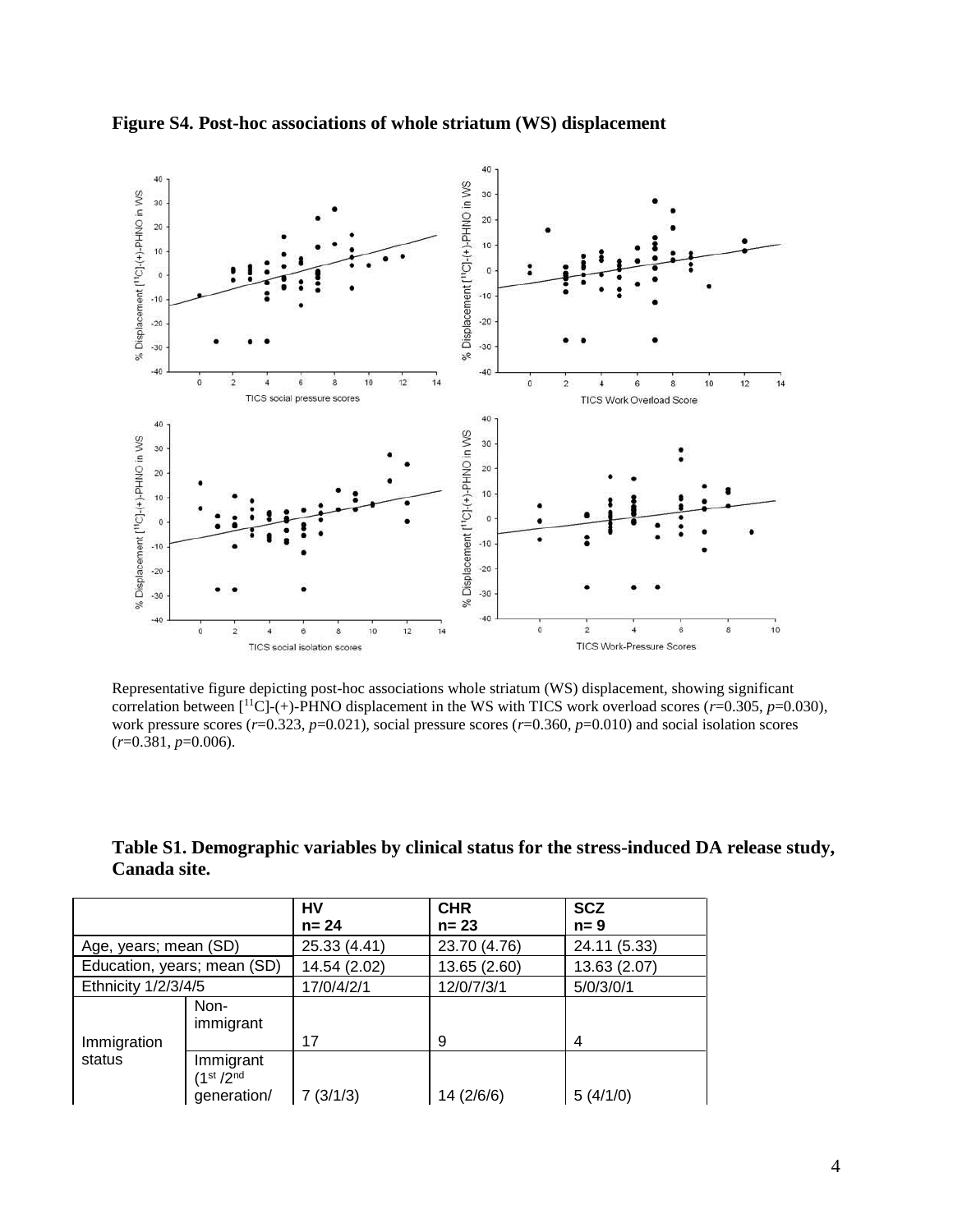|                    | not<br>available)   |                |                |                |
|--------------------|---------------------|----------------|----------------|----------------|
| Gender             | Male                | 14             | 12             | 6              |
|                    | Female              | 10             | 11             | 3              |
| Tobacco<br>smoking | Non-smoker          | 20             | 18             | 6              |
| status             | Smoker              | 4              | 5              | 3              |
|                    | Non-user            | 12             | 12             | 5              |
| Cannabis           | User                |                |                |                |
|                    | (current)           | 12             | 11             | 4              |
|                    | Non-user            |                |                | 9              |
| Cocaine            | User                | 22             | 17             | 0              |
|                    | (previous)          | $\overline{2}$ | 6              |                |
|                    | Non-user            |                |                | 9              |
| Amphetamine        | User                | 24             | 21             | 0              |
|                    | (previous)          | 0              | $\overline{2}$ |                |
|                    | Non-user            |                |                | 9              |
| Ecstasy            | User                | 20             | 17             | 0              |
|                    | (previous)          | 4              | 6              |                |
| Amount             | <b>Control Task</b> |                |                | 337.44 (54.39) |
| Injected           | <b>Stress Task</b>  | 350.02 (51.06) | 358.53 (61.79) | 361.12 (56.98) |
| (MBq)              |                     | 367.78 (27.38) | 365.56 (31.82) |                |
| Specific           | <b>Control Task</b> |                |                | 37.56 (20.37)  |
| Activity           | <b>Stress Task</b>  | 42.87 (18.44)  | 41.41 (18.94)  | 37.45 (10.77)  |
| (mBq/nmol)         |                     | 46.32 (16.57)  | 46.59 (22.36)  |                |
| Mass Injected      | Control Task        | 2.17(0.68)     | 2.43(0.95)     | 2.54(0.87)     |
| (µg)               | <b>Stress Task</b>  | 2.09(0.68)     | 2.43(1.04)     | 2.65(0.67)     |

SD: Standard deviation; HV: healthy volunteer, CHR: clinical high risk; SCZ: schizophrenia; Ethnicity (selfreported): 1: White; 2: Mixed / Multiple ethnic groups; 3: Asian / Asian Canadian 4: Black / African / Caribbean / Black Canadian; 5: Other.

|                       |                                                     | HV<br>$n = 26$ | <b>CHR</b><br>$n = 50$ |
|-----------------------|-----------------------------------------------------|----------------|------------------------|
| Age, years; mean (SD) |                                                     | 23.58 (3.99)   | 24.28 (4.62)           |
| Ethnicity 1/2/3/4/5   |                                                     | 12/2/2/10/0    | 32/2/3/13/0            |
| Immigration status    | Non-immigrant<br>Immigrant $(1st / 2nd$ generation) | 13<br>13(6/7)  | 31<br>19 (6/13)        |
| Gender                | Male                                                | 15             | 15                     |
|                       | Female                                              | 29             | 21                     |
| Tobacco smoking       | Non-smoker                                          | 18             | 25                     |
| status                | Smoker                                              | 8              | 25                     |
| Cannabis              | 0/1/2/3/4                                           | 10/9/3/1/3     | 12/16/6/9/7            |
| Cocaine               | 0/1/2/3/4                                           | 24/4/0/1/0     | 28/13/4/3/2            |
| Amphetamine           | 0/1/2/3/4                                           | 22/4/0/0/0     | 36/11/1/2/0            |

# **Table S2. Demographic variables by clinical status for the DA synthesis study, UK site**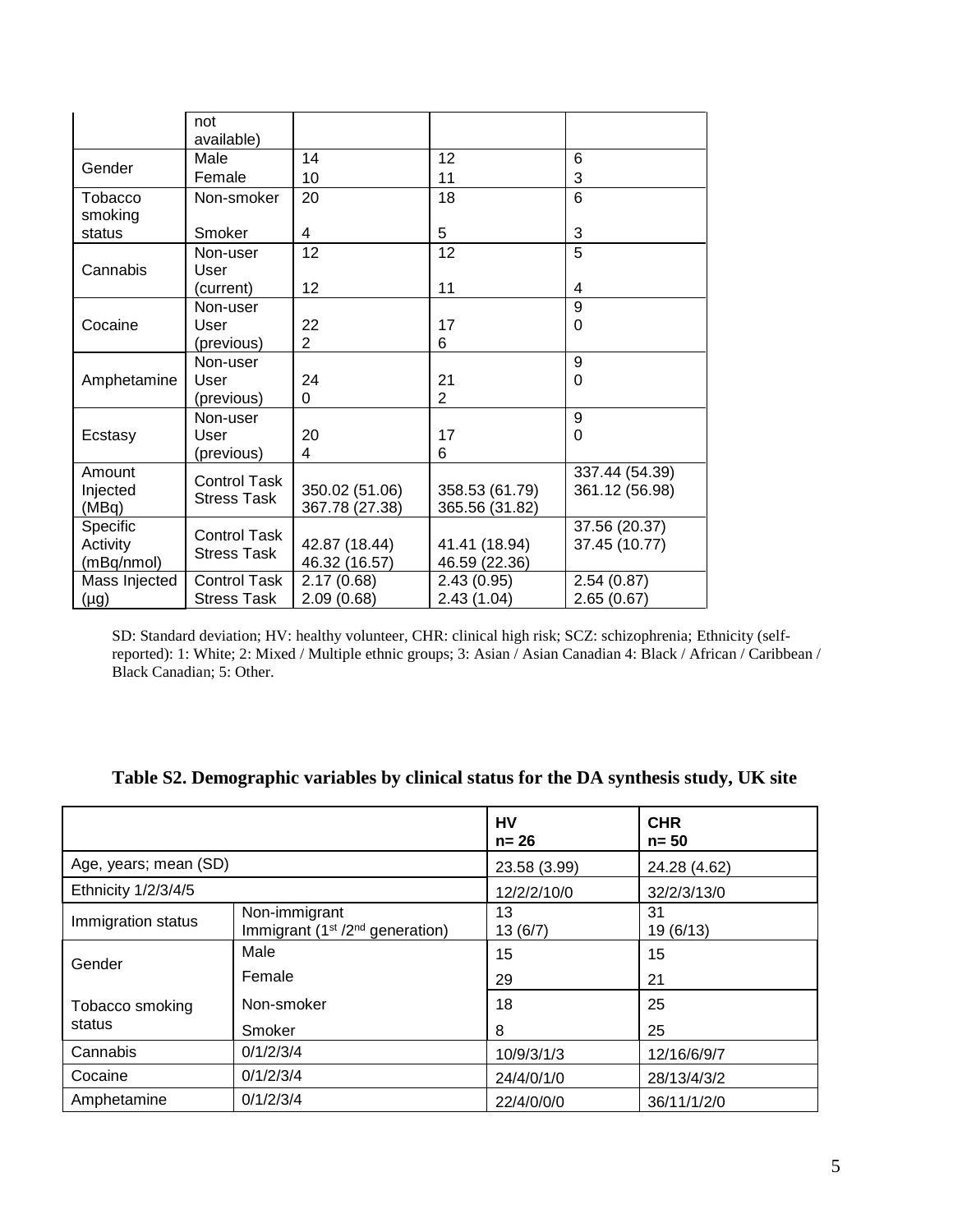| Ecstasy                    | 0/1/2/3/4 | 18/5/3/0/0     | 27/17/3/3/0    |
|----------------------------|-----------|----------------|----------------|
| Injected dose (MBq)        |           | 167.62 (17.38) | 164.21 (16.86) |
| Specific Activity (MBq/µM) |           | 26.88 (11.10)  | 27.08 (16.92)  |

SD: Standard deviation; HV: healthy volunteer, CHR: clinical high risk; SCZ: schizophrenia; Ethnicity (selfreported): 1: White; 2: Mixed / Multiple ethnic groups; 3: Asian / Asian Canadian 4: Black / African / Caribbean / Black Canadian; 5: Other. Drug use is denoted 0: never used; 1: very occasional or experimental use; 2: occasional (monthly) use; 3: moderate (weekly) use; 4: severe (daily) use. There are no significant group differences.

# **Table S3. [ <sup>11</sup>C]-(+)-PHNO binding potential (BPND) in the control and stress conditions in Immigrants versus Non-Immigrants**

|                   | Non-immigrant (n=30)                              |                                                  |                              |                                             |                                             | Immigrant (n=26)                          |                              |                                             |
|-------------------|---------------------------------------------------|--------------------------------------------------|------------------------------|---------------------------------------------|---------------------------------------------|-------------------------------------------|------------------------------|---------------------------------------------|
| <b>Region</b>     | BP <sub>ND</sub><br><b>Control</b><br><b>Task</b> | BP <sub>ND</sub><br><b>Stress</b><br><b>Task</b> | %<br><b>Displaceme</b><br>nt | <b>Paired</b><br><b>T-test</b><br>$(df=29)$ | BP <sub>ND</sub><br><b>Contro</b><br>I Task | BP <sub>ND</sub><br><b>Stress</b><br>Task | %<br><b>Displace</b><br>ment | <b>Paire</b><br>$dT -$<br>test<br>$(df=25)$ |
|                   | $2.32 \pm 0.24$                                   | $2.36 \pm 0.27$<br>$(-)1.87+9.87$                | $t = -0.94$                  | $2.45 \pm 0.$                               | $2.30+0.$                                   | $5.67 + 9.67$                             | $t = 0.28$<br>7              |                                             |
| <b>AST</b>        |                                                   |                                                  |                              | $p=0.36$                                    | 49                                          | 45                                        |                              | $p=0.0$<br>1                                |
| <b>LST</b>        | $2.78 \pm 0.46$                                   | $2.88 \pm 0.38$                                  | $(-)6.26 \pm 17.14$          | $t = -1.22$                                 | $2.88 + 0.$<br>66                           | $2.71 \pm 0.$<br>57                       | $4.45 \pm 17.4$<br>1         | $t = 1.66$                                  |
|                   |                                                   |                                                  |                              | $p=0.23$                                    |                                             |                                           |                              | $p=0.1$<br>1.                               |
| <b>SMST</b>       | $2.45 \pm 0.27$                                   | $2.51 \pm 0.29$                                  | $(-)2.04 \pm 9.58$           | $t = -1.40$                                 | $2.61 \pm 0.$<br>53                         | $2.50+0.$<br>47                           | $2.96 \pm 7.84$              | $t = 2.57$                                  |
|                   |                                                   |                                                  |                              | $p=0.17$                                    |                                             |                                           |                              | $p=0.0$<br>$\mathbf{2}$                     |
| Whole<br>striatum | $2.42 \pm 0.24$                                   | $2.47 \pm 0.27$                                  | $(-)2.38+9.81$               | $t = -1.20$                                 | $2.54 \pm 0.$                               | $2.39+0.$<br>43                           | $5.04 \pm 9.26$              | $t = 2.74$                                  |
|                   |                                                   |                                                  |                              | $p=0.24$                                    | 50                                          |                                           |                              | $p=0.0$                                     |

Data are expressed as mean ± standard deviation. AST: associative striatum; LS: limbic striatum; SMST: sensorimotor striatum. There were no significant group differences in BP<sub>ND</sub> in the control condition.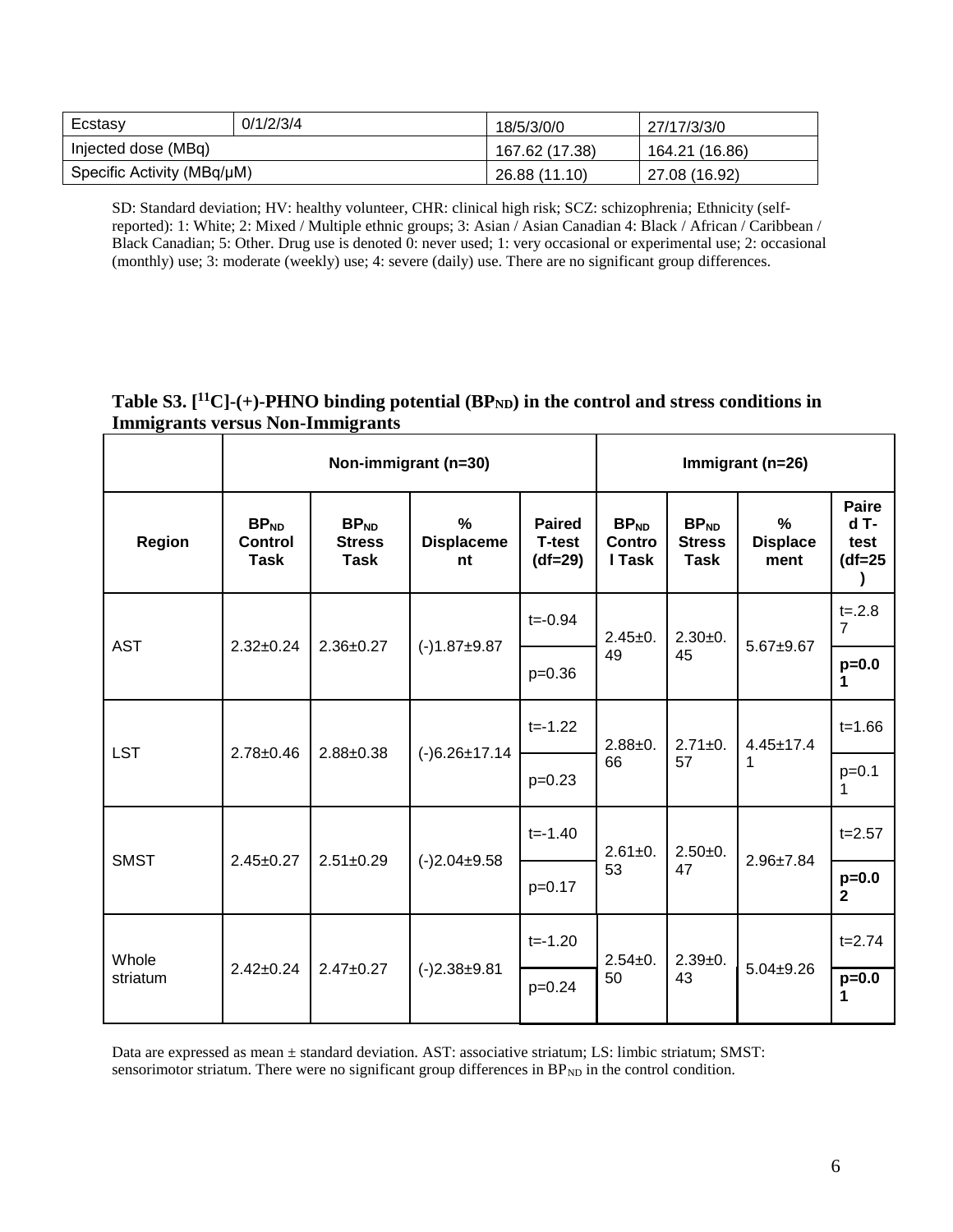**Table S4. DA release study, Canada Site: Post-hoc partial correlation between dopamine release ([11C]-(+)-PHNO displacement) in the whole striatum and perceived stress measured by the Trier Inventory for the Assessment of Chronic Stress, with clinical group as covariate (n=54).**

| <b>Perceived Stress</b>                                  | <b>Correlation with dopamine release</b> |
|----------------------------------------------------------|------------------------------------------|
| <b>Work Overload</b>                                     | $r = 0.31, p = 0.03$                     |
| Social Overload                                          | $r = 0.19$ , $p = 0.18$                  |
| Perception of being overextended $r = 0.20$ , $p = 0.16$ |                                          |
| Lack of social recognition                               | $r = 0.26$ , $p = 0.07$                  |
| Work discontent                                          | $r = 0.16$ , $p = 0.25$                  |
| Social Tension                                           | $r = 0.18$ ; $p = 0.21$                  |
| <b>Work Pressure</b>                                     | $r = 0.32$ ; $p = 0.02$                  |
| Social Pressure                                          | $r = 0.36$ ; $p = 0.01$                  |
| Social Isolation                                         | $r = 0.38; p = 0.01$                     |
| <b>Worry Propensity</b>                                  | $r = 0.23$ ; $p = 0.10$                  |
| Total score                                              | $r = 0.35$ ; $p = 0.01$                  |

### **Montreal Imaging Stress Task (MIST)**

Briefly, subjects performed mental arithmetic on a computer screen that displayed information about the total number of errors, expected average number of errors, time spent on the current problem, and performance feedback for each problem (correct, incorrect, timeout). During the stress condition, subjects completed 6 blocks of 6-minute segments of arithmetic while lying in the scanner. The time constraint was adjusted to be slightly beyond each individual's abilities, with the average performance set at 20-30% correct answers. In addition, subjects were given